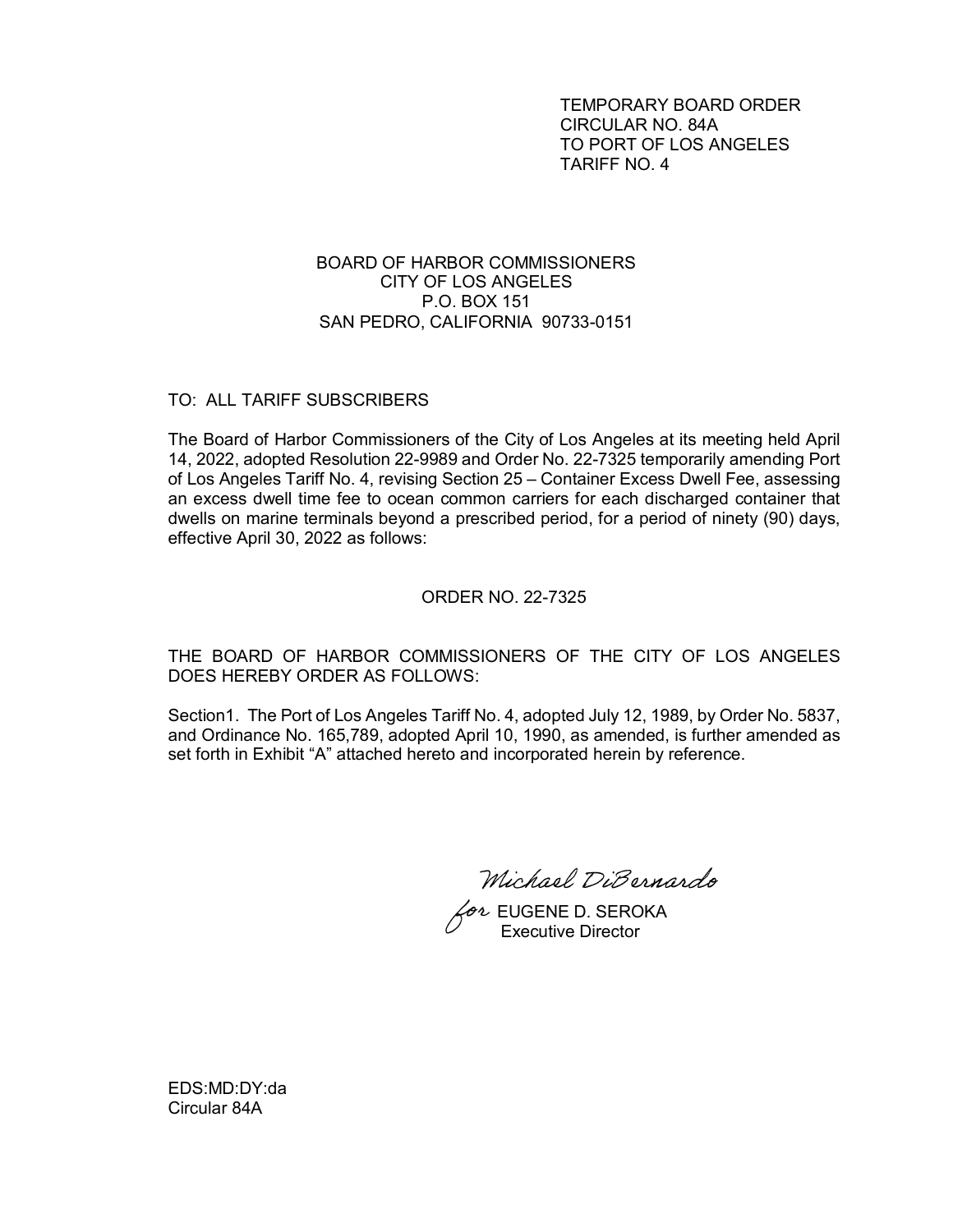PORT OF LOS ANGELES – TARIFF NO. 4 Original Page . . . . . . . . . Page 215

| <b>SECTION TWENTY-FIVE</b><br><b>CONTAINER EXCESS DWELL FEE</b>                                                                                                                                                                                                                                                                                                                                                                                                                     |                            |                                                                                        |                                                                                     | Item No.       |
|-------------------------------------------------------------------------------------------------------------------------------------------------------------------------------------------------------------------------------------------------------------------------------------------------------------------------------------------------------------------------------------------------------------------------------------------------------------------------------------|----------------------------|----------------------------------------------------------------------------------------|-------------------------------------------------------------------------------------|----------------|
| DEFINITIONS CONTAINER EXCESS DWELL FEE                                                                                                                                                                                                                                                                                                                                                                                                                                              |                            |                                                                                        |                                                                                     |                |
|                                                                                                                                                                                                                                                                                                                                                                                                                                                                                     |                            | For purposes of Section 25 the following definitions shall apply:                      |                                                                                     |                |
| "Port of Los Angeles" has the meaning in Item $100(g)$ of this Tariff.                                                                                                                                                                                                                                                                                                                                                                                                              |                            |                                                                                        |                                                                                     |                |
| "Intermodal Import Container" shall mean an intact loaded container that is unloaded from<br>an ocean-going vessel and that is transported by rail to a point outside California directly from the<br>Port of Los Angeles Container Terminal Tenant's premises (or from a rail facility in Los Angeles<br>County after transport directly from the Port of Los Angeles Container Terminal Tenant's<br>premises) after unloading from an ocean-going vessel.                         |                            |                                                                                        |                                                                                     |                |
| "Local Import Container" shall mean an intact loaded container that is unloaded from an<br>ocean-going vessel and that is transported by truck to a point outside The Port of Los Angeles<br>premises directly from the Port of Los Angeles Container Terminal Tenant's premises after<br>unloading from an ocean-going vessel.                                                                                                                                                     |                            |                                                                                        |                                                                                     |                |
| "Approved Expedited Cargo Project" shall mean all Expedited Cargo Projects which have<br>been: (1) approved by the applicable lead agency as defined in Section 21067 of the California<br>Public Resources Code; (2) determined by the applicable lead agency to be eligible for use of<br>tidelands funds; and (3) determined by the applicable lead agency to enhance efficiency, accelerate<br>cargo velocity or address cargo congestion impacts throughout the San Pedro Bay. |                            |                                                                                        |                                                                                     | $^{+}$<br>2500 |
| "Expedited Cargo Project Fund" shall mean a restricted fund to be used exclusively for<br>payment of the Ports' allocable share of costs of Approved Expedited Cargo Projects that are<br>incurred following the approval of the Approved Expedited Cargo Project by the applicable lead<br>agency. The Expedited Cargo Project Fund shall be comprised of the monies collected from the<br>Container Excess Dwell Fee under Item 2505.                                             |                            |                                                                                        |                                                                                     |                |
| "Terminal" shall mean any waterfront facility in the Port of Los Angeles used for the<br>transfer of cargo from one mode to another, including all container terminals, break-bulk<br>terminals, dry bulk terminals and rail yards.                                                                                                                                                                                                                                                 |                            |                                                                                        |                                                                                     |                |
| day.                                                                                                                                                                                                                                                                                                                                                                                                                                                                                |                            |                                                                                        | "Day" shall mean a twenty-four (24) hour period commencing at 3:00 am each calendar |                |
| "Ocean Common Carrier" means an individual vessel-operating common carrier as<br>defined in the Shipping Act of 1984, whose vessels call at the Port of Los Angeles.                                                                                                                                                                                                                                                                                                                |                            |                                                                                        |                                                                                     |                |
|                                                                                                                                                                                                                                                                                                                                                                                                                                                                                     |                            |                                                                                        |                                                                                     |                |
|                                                                                                                                                                                                                                                                                                                                                                                                                                                                                     |                            |                                                                                        |                                                                                     |                |
| Correction No.                                                                                                                                                                                                                                                                                                                                                                                                                                                                      | Order No.<br>Ordinance No. | See Item 10 for explanation of abbreviations and symbols.<br>Adopted<br><b>Adopted</b> | <b>EFFECTIVE:</b>                                                                   |                |